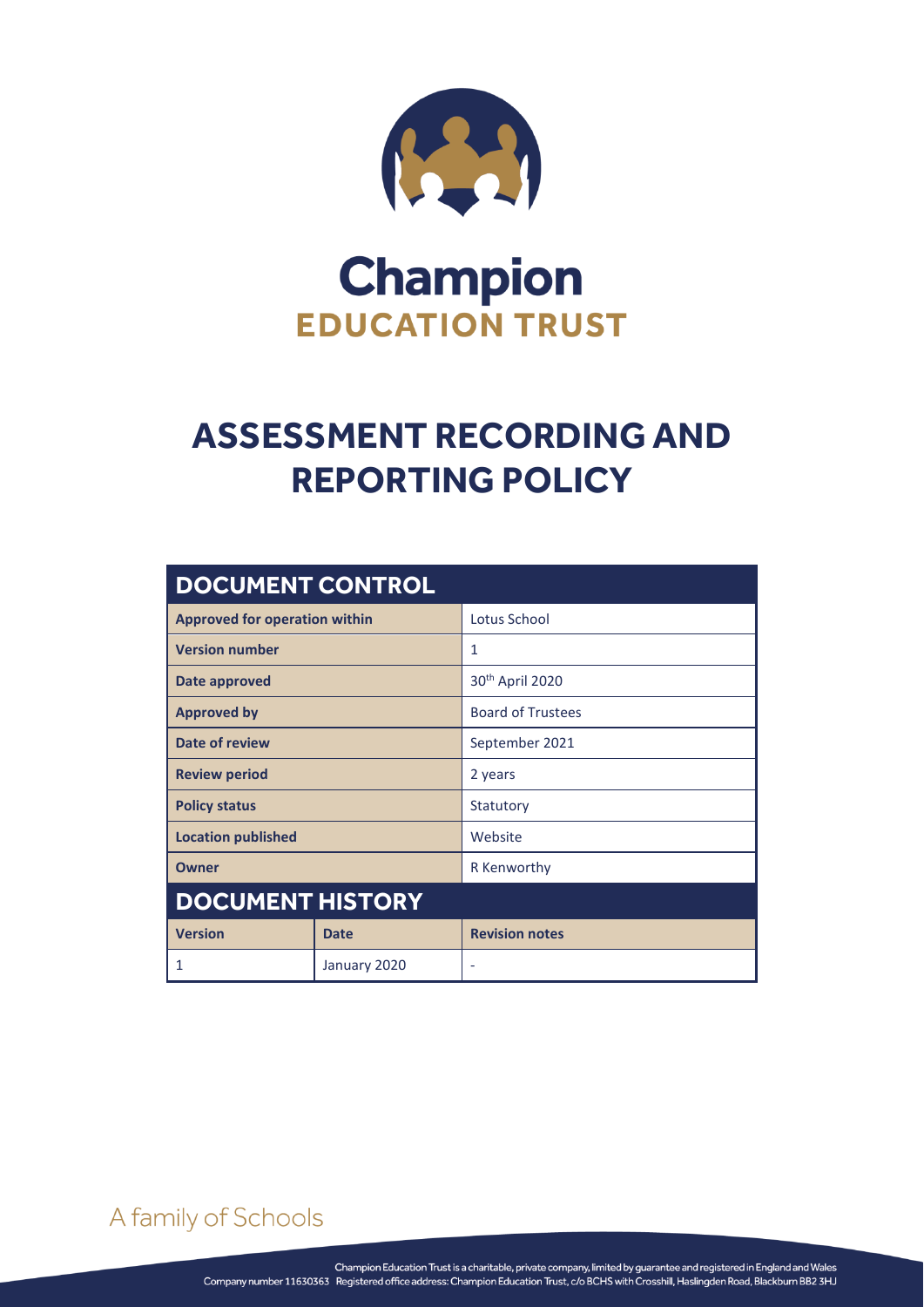# **ASSESSMENT RECORDING AND REPORTING POLICY**

#### **AIMS**

This policy aims to:

- Provide clear guidelines on our approach to formative and summative assessment
- Establish a consistent and coherent approach to recording summative assessment outcomes and reporting to parents
- Clearly set out how and when assessment practice will be monitored and evaluated

#### **LEGISLATION AND GUIDANCE**

Since the removal of National Curriculum levels in 2014, schools have been free to develop their own approaches to assessment.

This policy refers to the recommendations in the [Final Report of the Commission on Assessment without Levels.](https://www.gov.uk/government/uploads/system/uploads/attachment_data/file/483058/Commission_on_Assessment_Without_Levels_-_report.pdf)

It also refers to statutory reporting requirements set out in the Education (Student Information) (England) Regulations [2005: schedule 1.](http://www.legislation.gov.uk/uksi/2005/1437/schedule/1/made)

#### **PRINCIPLES OF ASSESSMENT**

At Lotus we recognise that the students who come to us will have very individual profiles in terms of their learning and their previous progress.

Assessment recording and reporting will be based on the whole school principles of:

- Equal Opportunities.
- Individual needs.
- Age appropriateness.
- Student involvement.
- Recognition of previous learning and experiences.
- Sensitivity and understanding.
- Parental involvement.
- Challenge and student progress.
- Legal requirements.

### **BASELINE ASSESSMENT AND FLIGHTPATHS**

Before students arrive at Lotus we will have already gathered data about their learning and progress, from their current setting, but we will also ask students to undertake a Reading, Spelling and basic Maths test. We will also ask that the student's current setting completes a Boxall Profile, which is a document that gives specific information about a child's emotional and social needs. We will then use this information to decide which Curriculum pathway the student will be initially placed on.

We have high aspirations for all students who attend Lotus and flightpaths (expectations regarding what grade students should be at, at the end of each year and each key stage) will be ambitious but take into account the students starting points and SEND need. As such we will use the grades 1-9 to assess students at Key Stage Three and Four. For students at Key Stage Two, and those at Key Stage Three who are working towards a Grade 1 we will adopt the Champion Trust Accelerated Learning Levels, which are a set of levels designed to sit below Grade 1.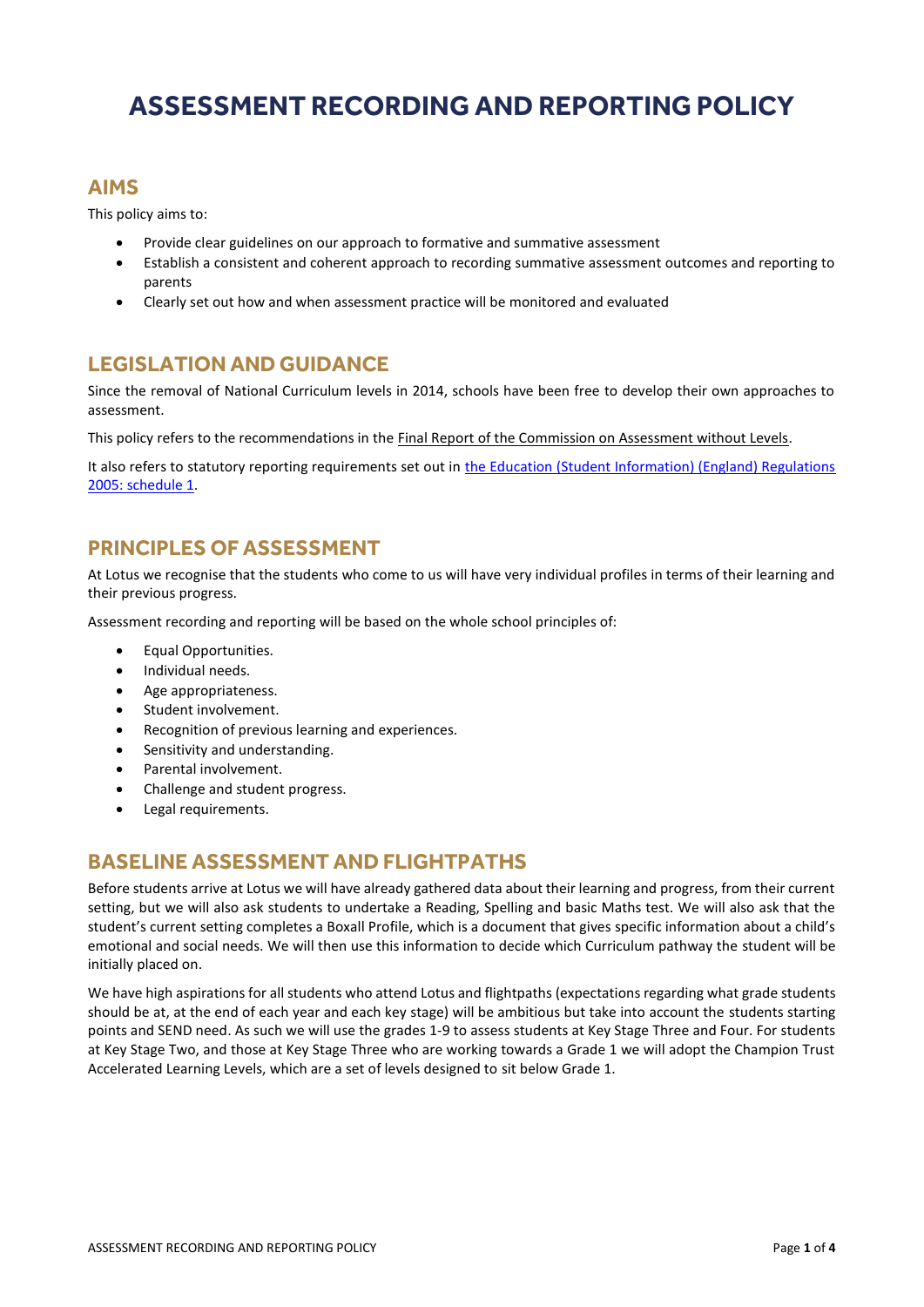## **ASSESSMENT APPROACHES**

At Lotus we see assessment as an integral part of teaching and learning, and it is inextricably linked to our curriculum.

We use three broad overarching forms of assessment: day-to-day in-school formative assessment, in-school summative assessment and nationally standardised summative assessment.

Assessment is a means of identifying the progress which students make. It should help reveal what a child knows, understands and can do and assist in the planning of a route for further development. Assessment procedures at Lotus seek to identify students' successes and highlight areas for development.

Teacher assessments are made continually and can show how well a child is developing across a whole subject over a period of time.

Tests measure what all children can do when they are set the same question.

The purpose and aims of assessment are to develop the whole child and to continually improve the quality of teaching and student learning within the school. This will be done in the following ways:

- Through summative assessment where following a course of teaching students will be assessed to see what learning has taken place and to ascertain the effectiveness of teaching methods, student groupings and resources.
- Through formative assessments where staff will use information gained through assessment to inform planning and address the continuity of learning to ensure future learning is matched to individual children's needs.
- Through student self-assessment. This will help the students to develop skills for reviewing and evaluating their work and behaviours and to participate in their own target setting for improvement.
- Through peer assessment. This will help the students to develop skills for reviewing and evaluating the work and behaviours of their peers.
- It will be an ongoing tool involving systematic observation and recording.
- It will be worthwhile and useful for teachers, parents, students and other professionals.
- It will provide continuity between teachers within school and between schools
- Value the observations and perceptions of students in the assessment process.
- Offer regular opportunities to celebrate every child's achievements, skills and talents and to encourage them to record a wide range of personal achievements.
- Will plan for regular opportunities for parents to be informed of and involved in their child's learning and progress and to be actively involved.
- Inform future planning at an individual, whole class and whole school level.
- Inform resourcing, staff development and teacher training.
- Ensure that consistent records are produced and used throughout the school to guide planning and improve student achievement.

#### **NATIONALLY STANDARDISED SUMMATIVE ASSESSMENT**

Nationally standardised summative assessment enables:

- **School leaders** to monitor the performance of student cohorts, identify where interventions may be required, and work with teachers to ensure students are supported to achieve sufficient progress and attainment
- **Teachers** to understand national expectations and assess their own performance in the broader national context
- **Students and parents** to understand how students are performing in comparison to students nationally**.** Nationally standardised summative assessments include:
- National Curriculum tests and teacher assessments at the end of Key Stage 2 (year 6)
- Nationally standardised summative assessments take the form of GCSEs and vocational qualifications at the end of Key Stage 4

#### **COLLECTING AND USING DATA**

Data will be continually collected via the teaching staff and will be formally collated each term. This data will include information regarding: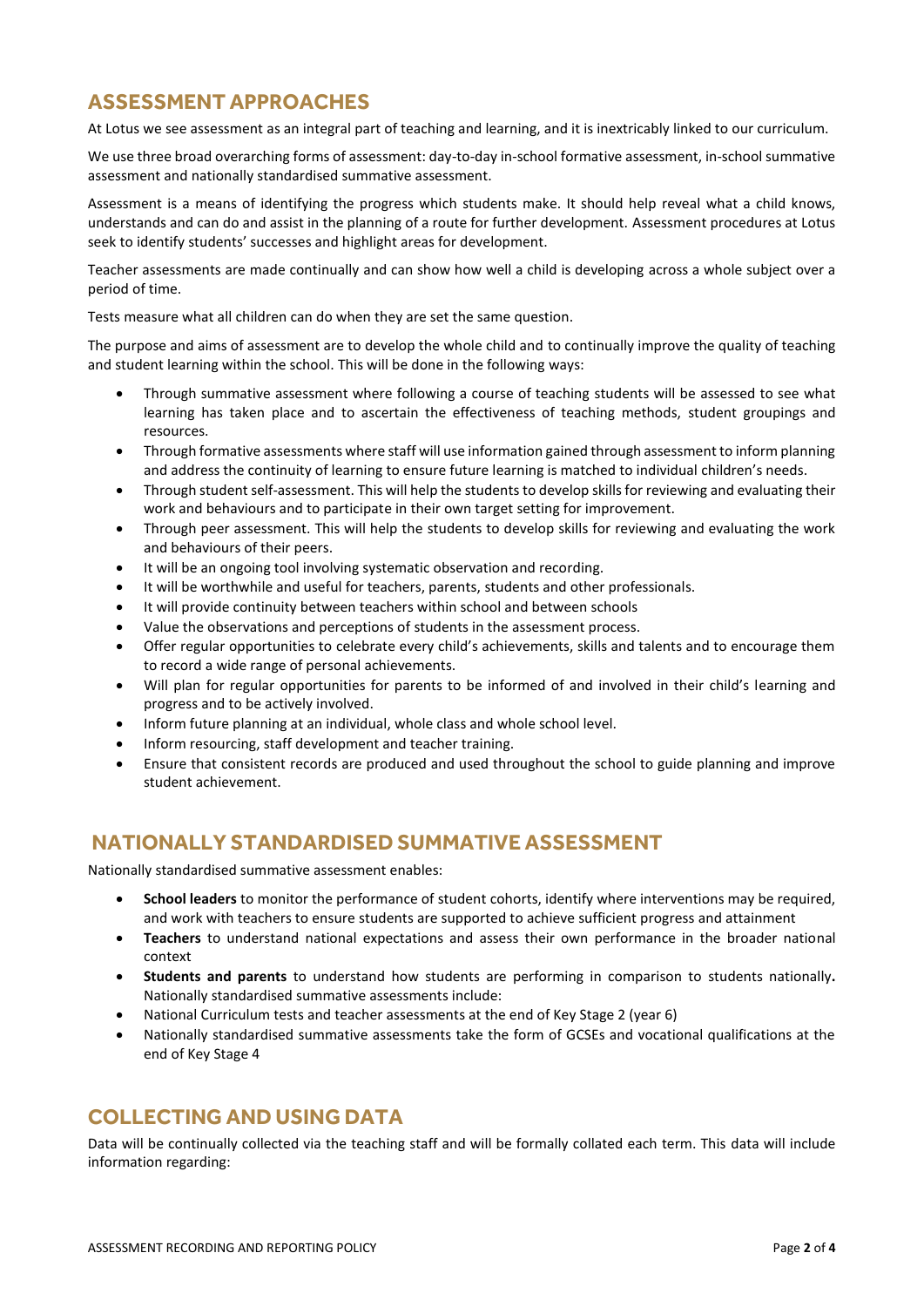- Academic progress made against targets
- Progress made towards Individual targets to support EHCplan outcomes
- Overall behaviour and attitude towards learning
- Attendance and Punctuality
- Results from any external qualifications/accreditations

This report will be sent home to parents and parents will be invited in to school each term to discuss their child's progress. One of these meetings will form part of the annual review process.

At Lotus we have three curriculum pathways that are interchangeable. We will constantly monitor the data to ensure your child is on the correct pathway and working towards the correct Qualifications at Key Stage 4.

#### **INCLUSION**

The principles of this assessment policy apply to all students.

Assessment will be used diagnostically to contribute to the early and accurate identification of students' who require more specific and bespoke support and intervention.

We will use meaningful ways of measuring all aspects of progress, including communication, social skills, physical development, resilience and independence. We will have the same high expectations of all students. However, this should account for the amount of effort the student puts in as well as the outcomes achieved.

For students working below the national expected level of attainment, our assessment arrangements will consider progress relative to student starting points, and take this into account alongside the nature of students' learning difficulties.

#### **TRAINING**

All staff will receive appropriate training regarding any relevant national changes to assessment. Where necessary Staff will also receive regular training regarding moderation for external accreditations and GCSE qualifications. The Senior Leadership team will be responsible for staff having the correct training.

### **ROLES AND RESPONSIBILITIES**

#### Governors

Governors are responsible for:

- Being familiar with statutory assessment systems as well as how the school's own system of non-statutory assessment captures the attainment and progress of all students
- Holding school leaders to account for improving student and staff performance by rigorously analysing assessment data

#### Headteacher

The Headteacher is responsible for:

- Ensuring that the policy is adhered to
- Monitoring standards in core and foundation subjects
- Analysing student progress and attainment, including individual students and specific groups
- Prioritising key actions to address underachievement
- Reporting to governors on all key aspects of student progress and attainment, including current standards and trends over previous years

#### **Teachers**

Teachers are responsible for following the assessment procedures outlined in this policy.